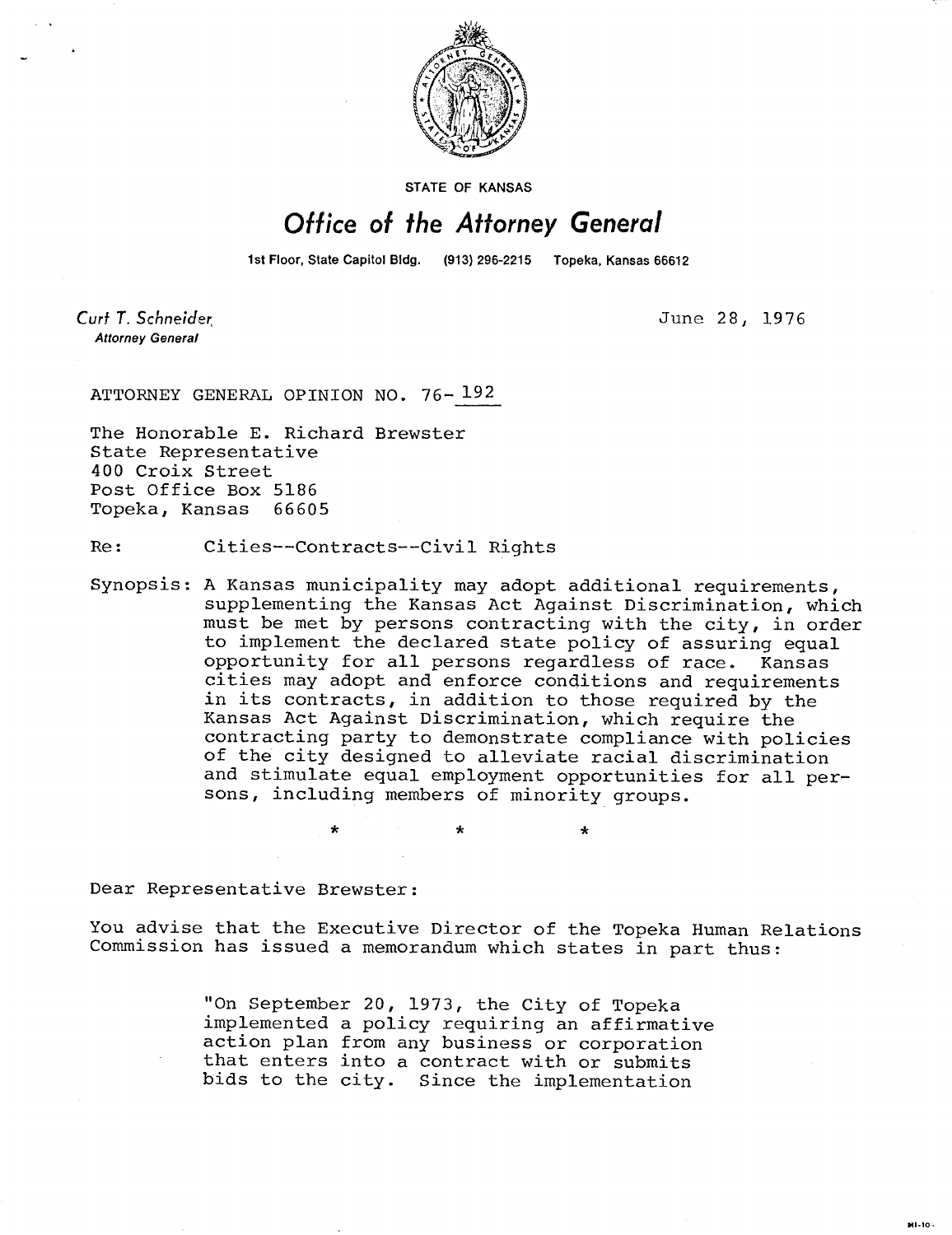of this policy, there must be an approved affirmative action plan on file with the Human Relations Commission or one must be included with the bid when it is submitted. Any bids submitted without the above requirements will be null and void. The bid will be awarded by the Board of Commissioners to the lowest and best bidder."

In addition, you advise that the City of Topeka requires that any contracting bidder certify that he has contacted minority contractors' associations in seeking subcontractors for the project. The required certification states in part thus:

> "A bidder will not be eligible for award of a contract under this invitation for bids unless such bidder has submitted as a part of its bid the following certification which will be deemed a part of the resulting contract."

The certification goes on to state that the bidder has offered "subcontract bid opportunities to minority contractors by contacting the Topeka Minority Contractors' Association," and further requires the bidder to state the name of the project, the date upon which a written contract was made, and a list of subcontract bids which were offered or requested.

You refer to K.S.A. 44-1030, which states in pertinent part:

"Every contract for or on behalf of the State or any county or municipality or other political subdivision of the State, or any agency of or authority created by any of the foregoing, for the construction, alteration or repair of any public building or public work or for the acquisition of materials, equipment, supplies or services shall contain provisions by which the contractor agrees that . . . ."

You inquire whether this and other provisions of the Kansas Act Against Discrimination, K.S.A. 44-1001 et seq. are preemptive of the field of civil rights compliance in municipal contracting, and precludes any additional or further requirements by the city. In